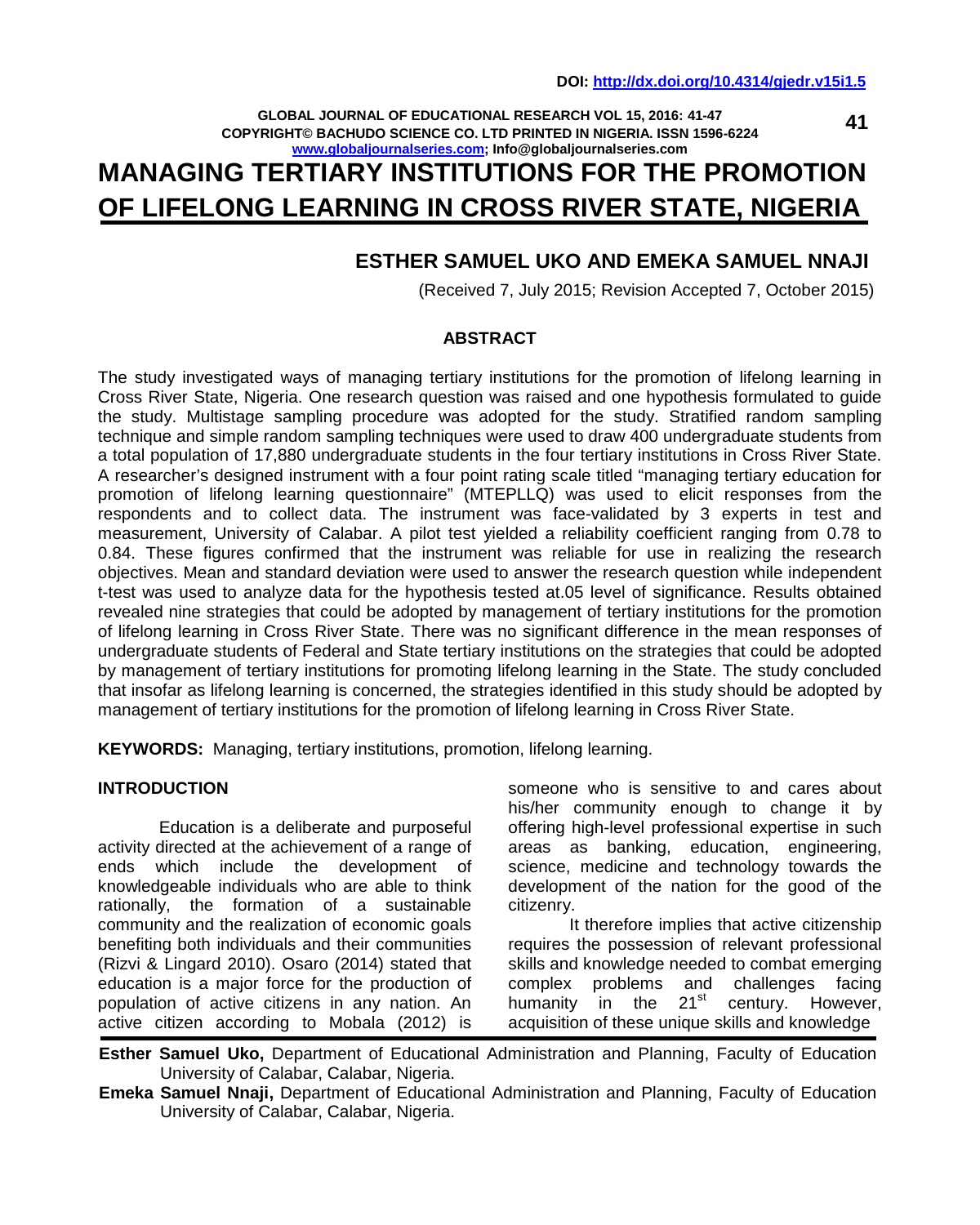calls for lifelong learning on the part of the citizenry.

Lifelong learning is a gradual and continuous process of acquiring knowledge, skills competencies and attitudes that enable individuals to live, develop and function effectively and efficiently within the society throughout life (Ebirim & Mbaji, 2012). Lifelong learning according to Aitcheson in Ptbindingsforschm (2014) is a comprehensive and visionary concept which includes formal and non-formal learning extended throughout the life span of an individual to attain the fullest development in personal, social, vocational and professional life. Zuala (2012) submitted that among the objectives of lifelong learning includes active citizenship, employability, social inclusion and personal fulfillment. Lifelong learning stimulates and encourages individuals to acquire skills, knowledge and values that they will require throughout their life time and to apply them creatively in any environment with confidence in all roles. European commission for education and implementation of culture and environment (2002) perceived lifelong education as encompassing all purposeful learning activities whether formal or informal, undertaken on an ongoing basis with the aim of improving knowledge, skills, and competence. It is therefore safe to say that the emphasis of lifelong learning is the ability of individuals to keep learning in different environments, whether formal, informal or non formal for a lifetime.

Formal lifelong learning which is the focus of this study occurs within institutions established primarily to deliver education and learning, often leading to meet established outcomes and qualifications. Knapper and Cropley (2000) maintained that tertiary institutions merit special attention because they have important roles to play in promoting lifelong learning outcomes. The importance is derived from the influence and role of universities and colleges in terms of research and development of theories in different fields of learning. Knapper and Cropley (2000) further stated that what universities teach, investigate and promote influence knowledge, attitudes, values and practices in many areas of the society.

Mbagwu (2013) noted that the more fluid or competitive the society becomes the more challenged individuals desire to acquire new knowledge and skills so that they will not be disadvantaged in their career or profession. Knowledge acquisition is necessary for growth and development of the individual but it diminishes if it is not utilized regularly, hence the need for the promotion of lifelong learning in tertiary institutions. Tertiary institutions in Nigeria offer a range of professional, vocational and general education programmes and courses on both part-time and full-time basis for different levels of degrees such as diploma, bachelor, post-graduate diploma, master and doctor of philosophy.

Osaro (2014) asserted that management of tertiary institutions in the  $21<sup>st</sup>$  century must aim at promoting and sustaining lifelong learning among Nigerians by attracting people to take up studies in the available programmes and disciplines. Etemeh (2013) advocated that there is need for tertiary institutions' administrators and educational managers to device effective strategies to attract, motivate and retain the teaming population of unskilled, inactive and unemployed citizens in Nigeria in order to enable them develop skills and knowledge that will make them active and functional in the society.

Managing tertiary institutions for the promotion of lifelong learning entails seeking ways to broaden tertiary education and make them serve as centres for social development,<br>economic qrowth, lifelong manpower growth, lifelong manpower development of employable and skilled workers in their work places (Zuala, 2012). This implies that individuals must be given equal opportunities to access tertiary education to learn and achieve appropriate qualifications in their choice of courses offered by tertiary institutions. Even in later life such as retirement, individuals still need to keep learning in order to maintain and remain active citizens whenever and wherever they find themselves.

Etemeh (2013) maintained that promoting lifelong education implies the provision of conditions that will facilitate learning in formal schools considering that each day gives birth to new challenges, problems and discoveries in the field of science and technology which have invariably altered the way in which certain tasks are carried out. Students of tertiary institutions therefore need to be provided with opportunities to upgrade and expand existing skills, acquire new skills to keep them in a better position to face novel challenges in the society and the world over. Osaro (2014) stated that promoting lifelong learning in Nigeria requires giving tertiary educational institutions a facelift in the area of infrastructure and institutional facilities, pedagogy, curricula, general administration and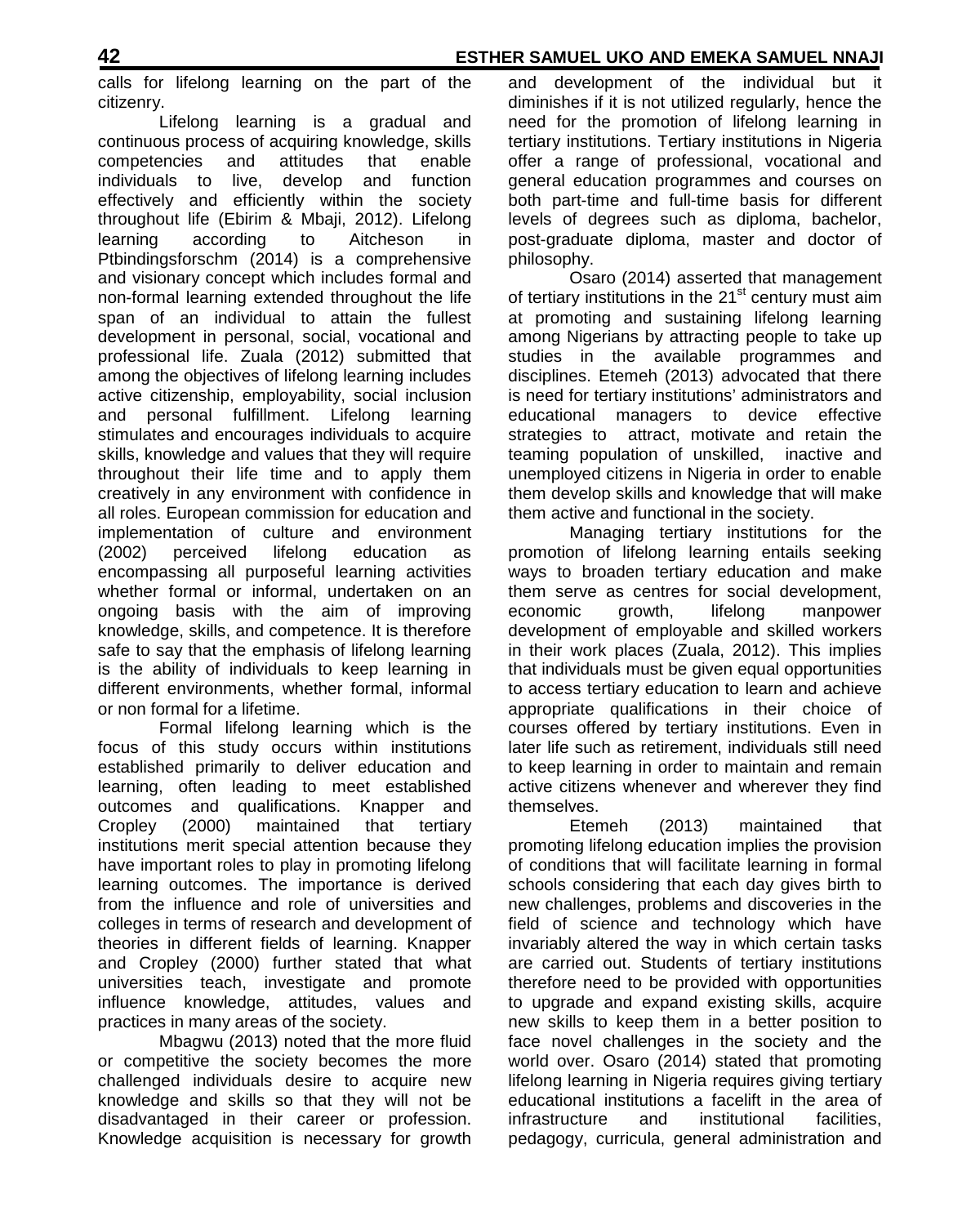manpower. Nwankwo (2014) considered lack of adequate funding as the greatest challenge facing Nigerian tertiary institutions. He further lamented that lack of research facilities and conducive learning environments have been the greatest impediment to life long tertiary education in Nigeria.

Ownwuamanam (2005) added that graduate studies and research are no longer attractive to good graduates that could become prospective university teachers owing to lack of facilities for research and even poor remuneration for teachers in the universities. Akuegwu, Ntukidem, & Jaja (2011) in a study revealed that availability of information and communications technology (ICT) facilities for quality instructional service delivery in universities is significantly low. While the quota policy has hindered some qualified individuals from gaining admission to study their choice of courses in tertiary institutions, politicization of admission processes has become a major impediment to the promotion of lifelong learning (Osaro, 2014). Okiro (2012) observed that the hunger and quest for knowledge among Nigerian youths is fast decreasing owing in part to the failure of school managers to create the motivation to learn by providing the necessary conditions for teaching and learning to thrive.

The provision of the necessary facilities for teaching and learning is a proven source of motivation for individuals to want to continue to learn and explore the frontiers of knowledge in many fields of learning (Mobola, 2014). Ahymeti (2010) noted that a good library with well stocked up-to-date books, journals, periodicals and efficient information and communication technology (ICT) are essentials that enhance learning. Akuegwu (2014) remarked that provision of ICT facilities in schools will give students ample opportunity to search for information, practice what they have learnt, further explore ideas and topics, interact and actively engage in learning. Zuala (2012) emphasized that lifelong learning could only be encouraged when administrators of tertiary institutions place more emphasis on proper management of personnel (teaching and non teaching staff),prudent management and utilization of funds for the establishment of a motivating teaching and learning environment and introduction of modern pedagogy. Jackson (2013) added that promoting lifelong tertiary education is the only sure way to breakthroughs in the field of sciences, the arts, education and technology to combat many human problems in this twenty first century.

#### **Statement of the problem**

Advancement in technology is fast changing the way tasks are performed in all spheres of human endeavour. Similarly, new social and health problems are emerging. Individuals need to be provided with opportunities to continue to acquire new skills, update and expand existing skills and knowledge in order to face these changes and challenges. This calls for continuous unrelenting learning on the part of Nigerian citizens. Lifelong tertiary education requires reasonable investment in physical facilities, equipment, curricula, staff development and students strength. However, tertiary institutions in Nigeria which serve as formal centres for lifelong education are bedeviled with a lot of challenges ranging from inadequate physical facilities, equipment and lack of general conducive environment for learning and lack of adaptation of academic staff to new patterns and technologies used for disseminating knowledge to students. Consequently, most undergraduates, post-graduate students as well as graduates of tertiary institutions in Nigeria lack requisite skills and competencies needed to solve societal problems. They also lack the zeal and motivation to learn owing to the above mentioned problems. This poor state of Nigerian public tertiary institutions has greatly hampered lifelong learning which is also detrimental to the production of active citizens. It is in the light of the above facts that this study poses a question as to what strategies could be adopted by management of tertiary institutions to promote lifelong learning in Cross River State.

#### **Research question**

What strategies could be adopted by management of tertiary institutions to promote lifelong learning in Cross River State?

#### **Statement of hypothesis**

There is no significant difference in the mean responses of undergraduate students of Federal and State tertiary institutions on the strategies that could be adopted by tertiary institutions in the promotion of lifelong learning in Cross River State.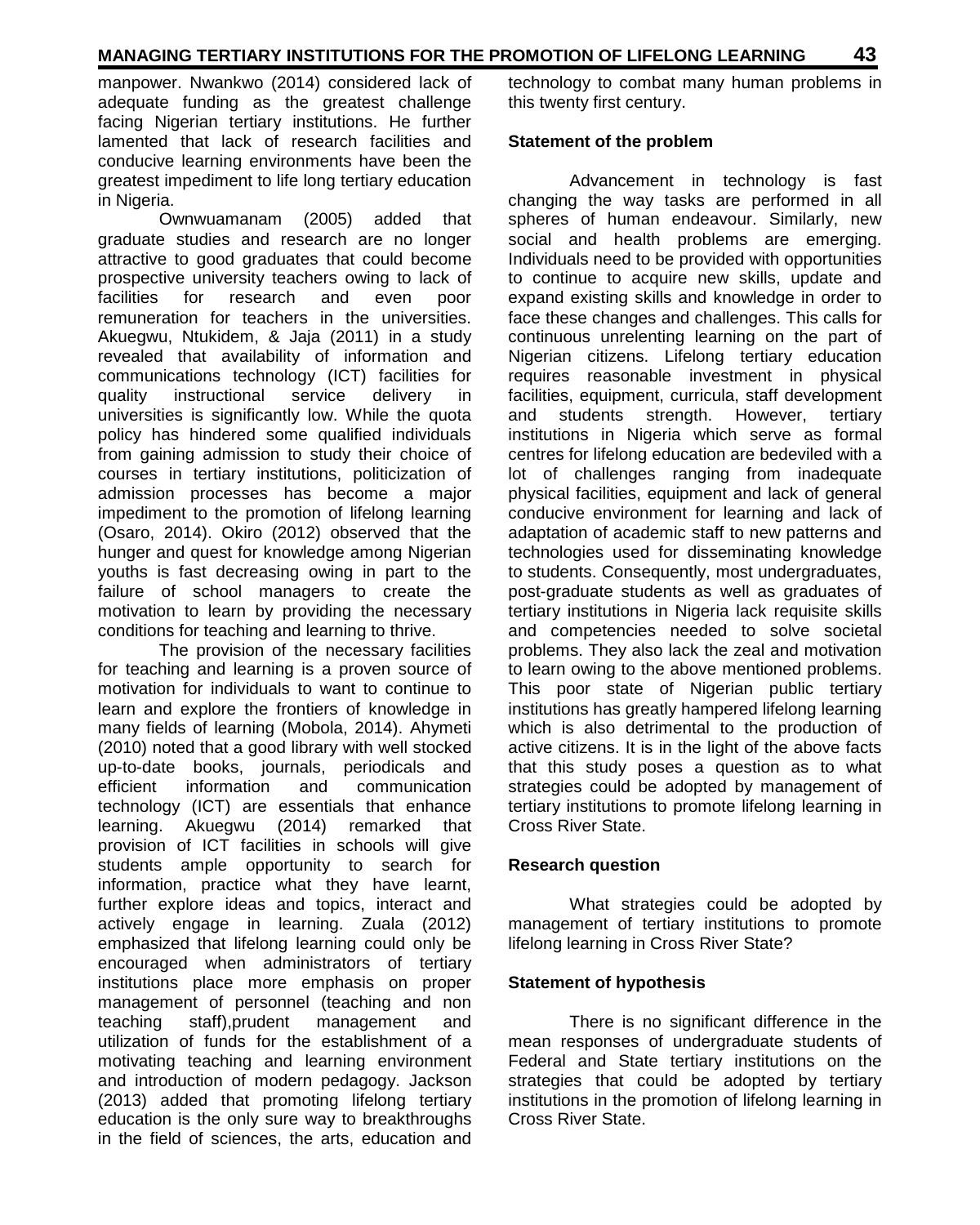#### **44 ESTHER SAMUEL UKO AND EMEKA SAMUEL NNAJI**

#### **Methodology**

The study adopted a survey research design. This study was conducted in Cross River State taking into consideration four tertiary institutions, namely, University of Calabar, Cross River University of Technology, both in Calabar, Cross River College of Education, Akamkpa and Federal College of Education, Obudu.

The population of the study comprised 17,880 undergraduate students drawn from four tertiary institutions. Multistage sampling procedure was adopted for the study. The stratified sampling technique and simple random sampling techniques were used. At the first stage, the tertiary institutions were stratified based on ownership (Federal and State). At the second stage, simple random sampling technique was used to draw 100 undergraduate students from each of the four tertiary institutions under study. This gave a total sample of 400. A researcher's designed instrument with a four point rating scale titled "managing tertiary

education for promotion of lifelong learning questionnaire" (MTIPLLQ) was used to elicit responses from the respondents and to collect data. The instrument had two sections. Section A contained information on the demographic data of respondents while Section B contained information on strategies to be adopted by management of tertiary institutions for promoting lifelong learning.

The instrument was face validated by 3 experts in test and measurement, University of Calabar. A pilot test yielded a reliability coefficient ranging from 0.78 to 0.84 which was deemed well enough for the study. The administration of the instrument was personally carried out by the researcher and three research assistants, the measure yielded 100% return rate. Mean and standard deviation scores were used in research questions while independent t-test statistics was used to test the hypothesis at 0.05 level of significance.

| Items                                           | N   | X    | SD.  | Decision         |
|-------------------------------------------------|-----|------|------|------------------|
| Provision of ICT facilities                     | 400 | 3.92 | 0.30 | <b>Effective</b> |
| Provision of library facilities                 | 400 | 3.74 | 0.44 | Effective        |
| Award of scholarships to hardworking students   | 400 | 3.66 | 0.48 | Effective        |
| Provision of medical services in schools        | 400 | 3.83 | 0.38 | Effective        |
| Provision of recreational facilities in schools | 400 | 2.45 | 0.28 | Ineffective      |
| Provision of laboratory and workshop facilities | 400 | 3.81 | 0.39 | Effective        |
| Provision of conducive classrooms               | 400 | 3.60 | 0.50 | Effective        |
| Provision of conducive hostel accommodation     | 400 | 2.82 | 0.39 | Effective        |
| Ensuring effective teaching by academic staff   | 400 | 3.42 | 0.50 | Effective        |
| Provision of counselling services for students  | 400 | 2.74 | 0.47 | Effective        |

**TABLE 1:** Responses on the strategies that could be adopted by tertiary institutions management to promote lifelong learning in tertiary institutions in Cross River State.

Expected Mean = 2.50

The results in Table I showed the mean Cross River State. responses of undergraduates of the four tertiary institutions on the strategies that could be adopted by tertiary institutions management to promote lifelong learning in tertiary institutions in

A midpoint of 2.5 was adopted as criteria mean. Thus, any mean score that ranged from 2.50 and above was accepted while the mean below 2.50 was rejected. From results presented in the above table, respondents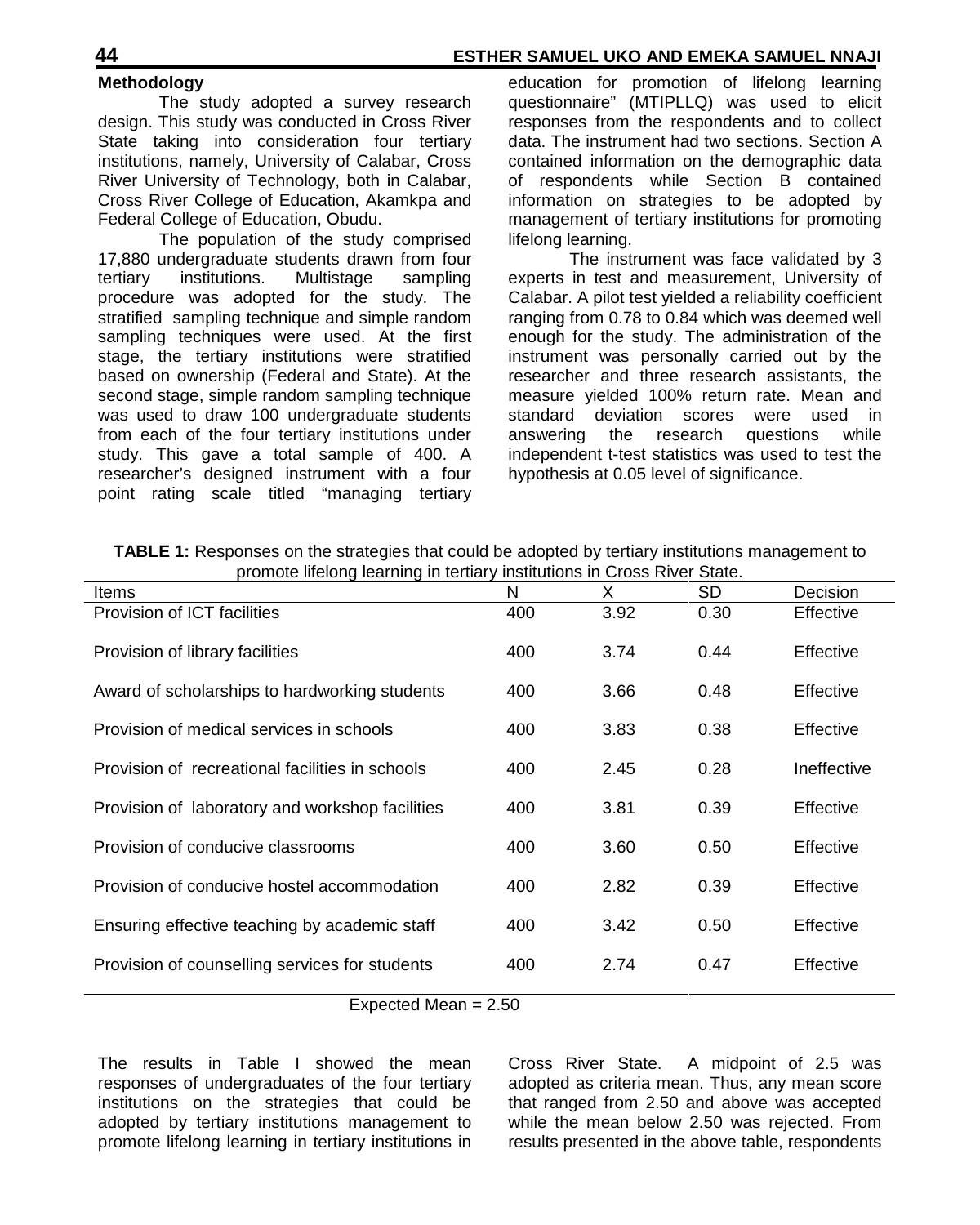# **MANAGING TERTIARY INSTITUTIONS FOR THE PROMOTION OF LIFELONG LEARNING 45**

accepted that provision of ICT facilities, provision of library facilities, award of scholarships to hardworking students, provision of medical services in schools, provision of laboratory and workshop facilities, provision of conducive classrooms, provision of conducive hostel accommodation, ensuring effective teaching by academic staff and provision of counseling

services for students are strategies that could be adopted by tertiary institutions management to promote lifelong learning in tertiary institutions in Cross River State. However, provision of recreational facilities in schools was rated as ineffective in the promotion of lifelong learning by institutions management.  $(X=2.45,$ SD=0.28).

**TABLE 2:** Independent T-Test analysis of the difference in the responses of undergraduate students of Federal and State tertiary institutions on the strategies that could be adopted by management of tertiary institutions for promoting lifelong learning in tertiary institutions in Cross River State

| Variable                            |                 | Tertiary<br>Institutions | N   | X     | <b>SD</b> |      | Sig. |
|-------------------------------------|-----------------|--------------------------|-----|-------|-----------|------|------|
|                                     |                 | Federal                  | 200 | 36.70 | 3.14      |      |      |
| Strategies<br>promoting<br>learning | for<br>lifelong |                          |     |       |           | 0.60 | 0.55 |
|                                     |                 | <b>State</b>             | 200 | 36.51 | 3.19      |      |      |

 $p > 0.05$ ; df = 398; critical t = 1.97

From Table 2, the results showed that calculated r-value of 0.60 is less than the critical r-value of 1.97 at .05 level of significance with 218 degrees of freedom. With this result the null hypothesis was accepted and the alternate hypothesis rejected. This finding implies that there is no significant difference in the responses of undergraduate students of Federal and State tertiary institutions on the strategies that could be adopted by tertiary institutions management for promoting lifelong learning in Cross River State.

#### **DISCUSSION OF FINDINGS**

The result of research question one had it that nine strategies were accepted by students as being effective in the promotion of lifelong learning while one was rejected. By implication, this result suggests that provision of ICT facilities, provision of library facilities, award of scholarships to hardworking students, provision facilities. of medical services in schools, provision of laboratory and workshop facilities, provision of conducive classrooms, provision of conducive hostel accommodation, ensuring effective

teaching by academic staff and provision of counseling services for students are strategies that could be adopted by tertiary institutions management to promote lifelong learning in tertiary institutions in Cross River State. However, provision of recreational facilities in schools was not deemed an effective promotion strategy. This finding is in line with the work of Etemeh (2013) who maintained that promoting lifelong education implies the provision of conditions that will facilitate learning in formal schools considering that each day gives birth to new challenges, problems and discoveries in the field of science and technology which have invariably altered the way in which certain tasks are carried out. This finding is also consistent with the work of Osaro (2014) who stated that promoting lifelong learning in Nigeria requires giving tertiary educational institutions a facelift in the area of infrastructure and instructional pedagogy, curriculum, general administration and manpower. This finding underscores the importance of provision and proper management of needed school plant and personnel for the promotion of lifelong learning.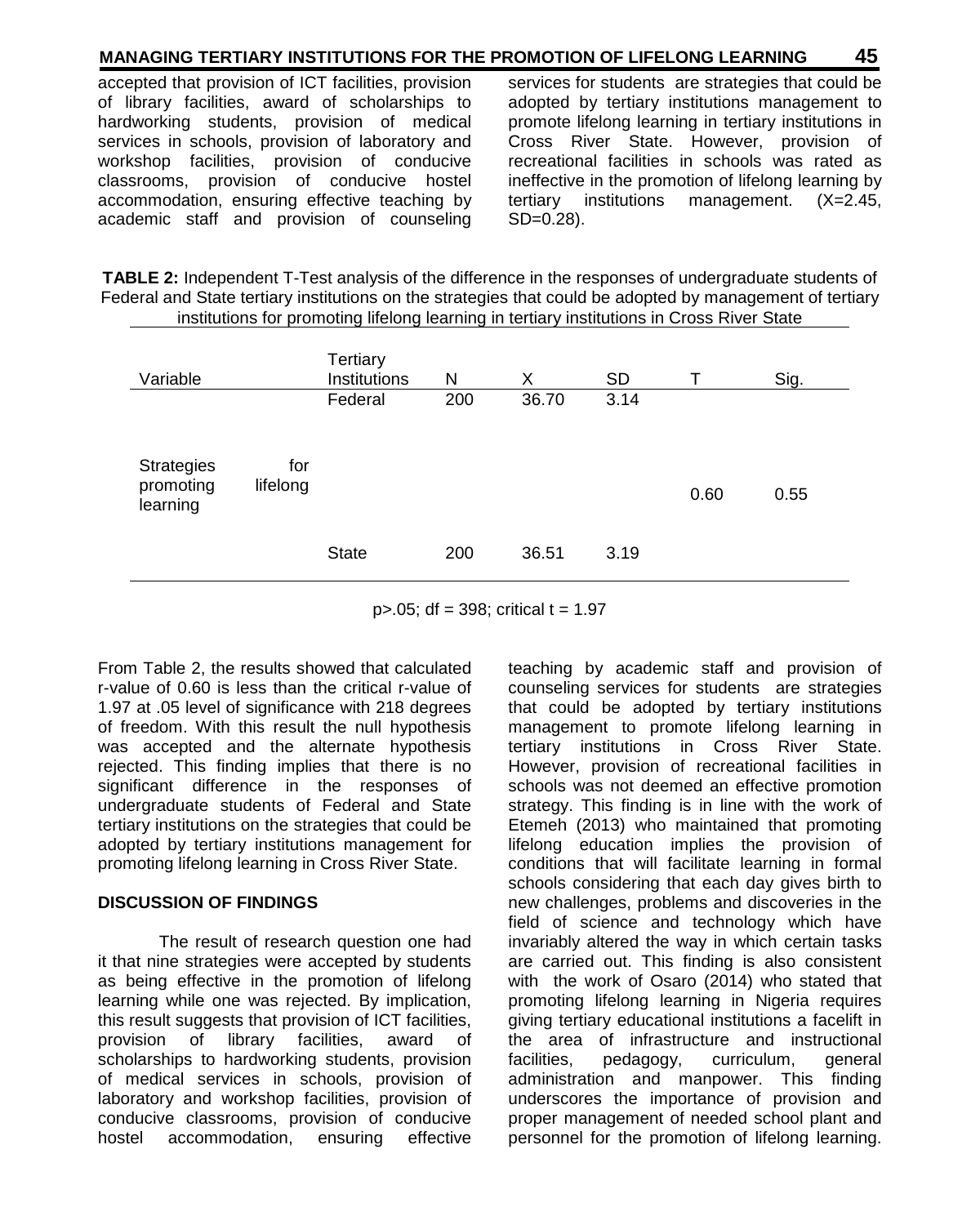This finding also corroborates the work of Zuala (2012) who emphasized that lifelong learning could only be encouraged when administrators of tertiary institutions place more emphasis on proper management of personnel (teaching and non teaching staff),prudent management and utilization of funds for the establishment of a motivating teaching and learning environment and introduction of modern pedagogy.

The result of the hypothesis holds that there is no significant difference in the mean responses of undergraduate students of Federal and State tertiary institutions on the strategies that could be adopted by tertiary institutions management in the promotion of lifelong learning in Cross River State. This necessitated the acceptance of the null hypothesis and rejection of the alternate hypothesis. This implies that students of both Federal and State tertiary institutions do not differ in their opinion on the strategies to be adopted by management of tertiary institutions in the promotion of lifelong learning. The reason for the outcome of this hypothesis lies in the fact that students at all levels of education are only motivated to learn when they are well catered for. This finding therefore supports Mobola (2014) who stated that provision of the necessary facilities for teaching and learning is a proven source of motivation for individuals to want to continue to learn and explore the frontiers of knowledge in many fields of learning. This finding also aligns with Ahymeti (2010) who noted that a good library with well stocked up-to-date books, journals, periodicals and efficient information and communication technology (ICT) are essentials that enhance learning. Akuegwu (2014) remarked that provision of ICT facilities in schools will give students ample opportunity to search for information, practice what they have learnt, further explore ideas and topics, interact and actively engage in learning. The outcome of this hypothesis is also a pointer to the strategies that could be adopted by management of tertiary institutions to rekindle the hunger and quest for knowledge among the youths which according to Okiro (2012) is fast decreasing owing in part to the failure of school managers to create the motivation to learn by providing the necessary conditions for teaching and learning to thrive.

# **CONCLUSION**

Based on the outcome of this study, it was concluded that undergraduate students of

Federal and State tertiary institutions share the same views on ways of managing tertiary institutions for promoting lifelong learning in Cross River State. Therefore, insofar as lifelong learning is concerned in Cross River State, the strategies identified in this study should be adopted by management of tertiary institutions for the promotion of lifelong learning in the State.

# **RECOMMENDATIONS**

Based on the findings of this study, the following recommendations were made:

- 1. Tertiary institutions should periodically organize massive enlightenment campaigns and educate the citizens on the relevance of lifelong learning to both individuals and the society at large.
- 2. Tertiary institutions should introduce a compulsory short internship programme where students will be exposed to work experiences with the desire for lifelong learning.
- 3. Management of tertiary institutions should as a matter of urgency embark on the provision of functional ICT facilities in their various schools to aid students in learning.
- 4. Guidance and counseling services should be provided in tertiary institutions to cater for both undergraduates and prospective students personal and academic needs.<br>5. Government a
- and non-governmental organizations should adequately fund tertiary institutions to ensure that necessary facilities needed for lifelong learning are not lacking in higher institutions.

# **REFERENCES**

- Ahymeti, A. A., 2010. Basic issues in Educational Management. Lagos: Talkon Global Services.
- Akuegwu B. A., 2014. Quality Higher Education and sustainable development. In G.O Unachukwu and P.N Okorji (eds). Educational management. A skill building approach. Mimo: Rex Charles and Patrick.

Akuegwu, B. A., Ntukidem, P. J. and Jaja, G., 2011. Information and Communications